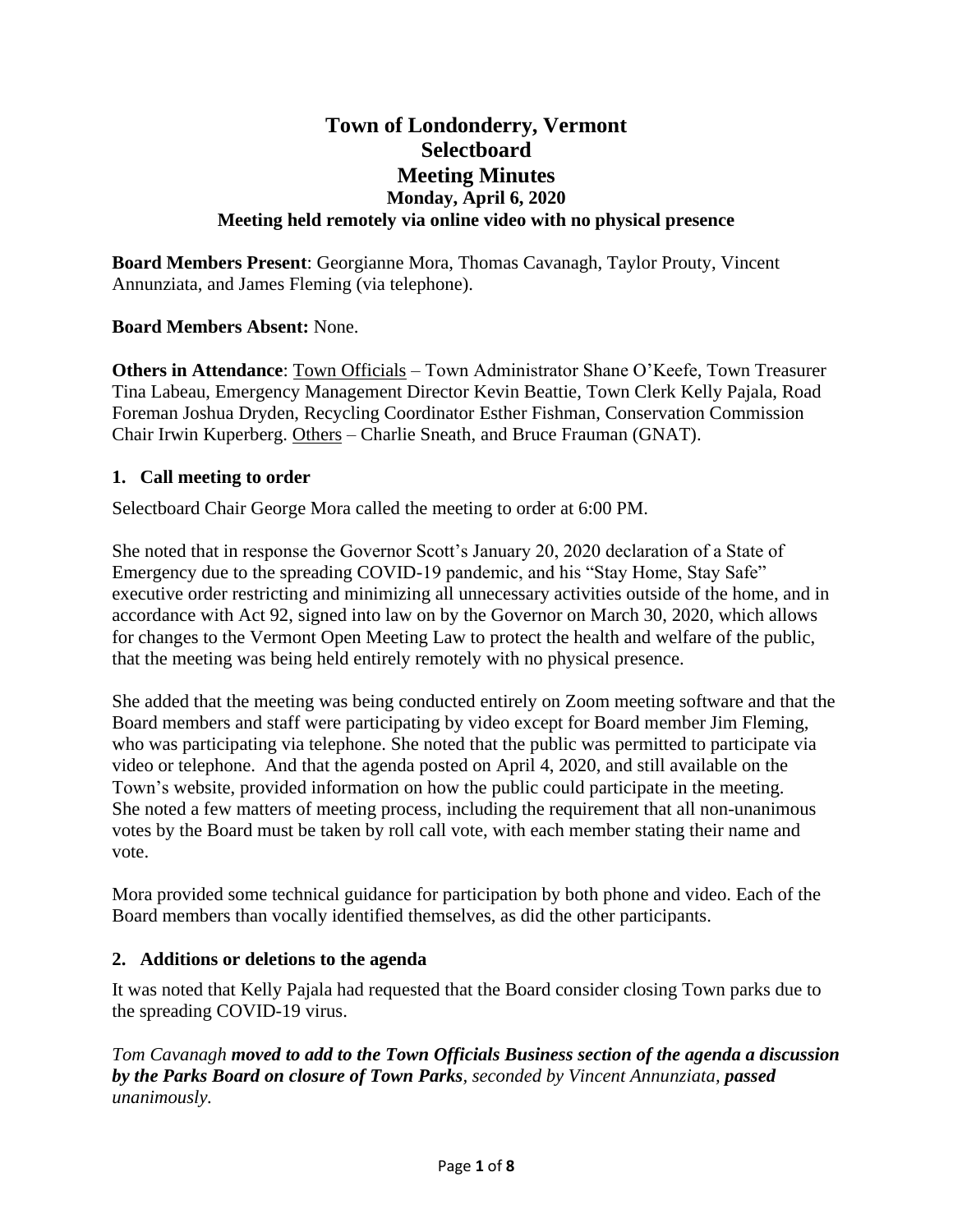## **3. Minutes Approval – Meeting of March 16, 2020**

*Taylor Prouty moved to approve the minutes of the Selectboard meeting of March 16, 2020, seconded by Tom Cavanagh, passed unanimously.*

## **4. Selectboard Pay Orders**

Pay orders were reviewed and signed by the Board members.

#### *Taylor Prouty moved to approve the pay orders for payroll and accounts payable, to be esigned after the meeting, seconded by Vincent Annunziata, passed unanimously.*

#### **5. Announcements/Correspondence**

Correspondence included in the Board's meeting package was as follows:

- A notice issued on 4/1/2020 by the Vermont Department of Environmental Conservation (DEC) on precautions to take when visiting solid waste facilities, such as the Transfer Station.
- A 3/4/2020 notice of the proposed Vermont Dam Safety Rules from the DEC, indicating that there is a public comment period ongoing. O'Keefe noted that these rules will impact Londonderry.
- A copy of the Town's letter of interest, filed on 3/31/2020, in the Northern Boarders Regional Commission Economic and Infrastructure Development Grant Program, prepared by Planning Commission Chair Sharon Crossman, which was authorized at the previous meeting.
- A copy of the Windham Region Broadband Study survey response summary, issued on 4/6/2020.

Tina Labeau mentioned that the Towns is now accepting credit card payments on the Town website for dog registration and recycling fees. Mora mentioned that it was very easy to use.

#### **6. Visitors and Concerned Citizens**

None.

#### **7. Town Officials Business**

It was agreed to adjust the order of the agenda on a number of matters to accommodate schedules.

#### **a. Solid Waste Coordinator - Compliance with regulations on disposal of food scraps**

Esther Fishman spoke to the Board about the food scrap ban scheduled to become effective 7/1/2020. She noted that it is still scheduled to take effect but that there may be some testimony before the Legislature from Casella seeking to move it out to 2021 at least, and to suspend until December of this year the landfill ban on recyclables due to market difficulties.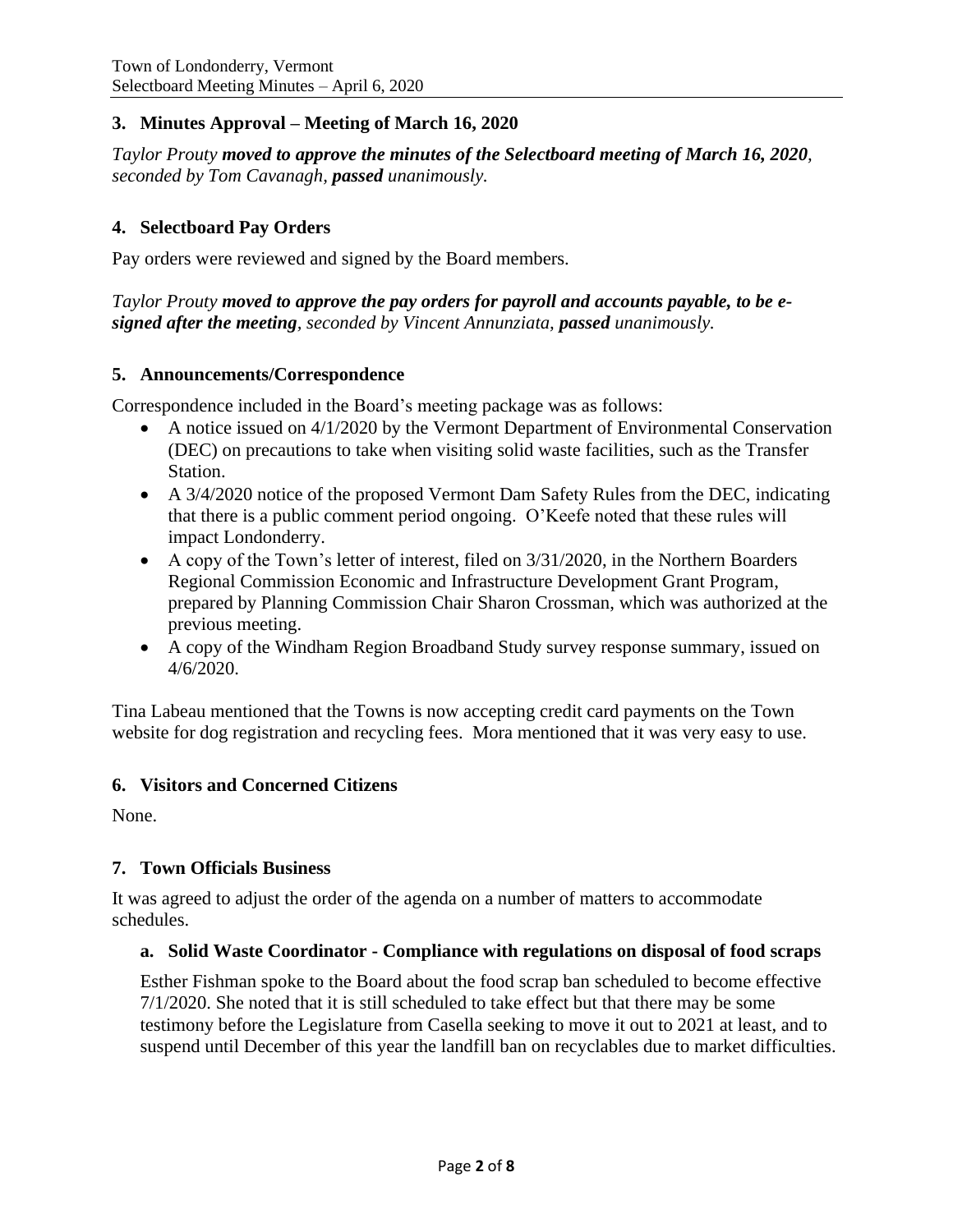The company is also seeking to allow for grants from the solid waste management fund, which funds municipal hazardous waste collections, to be made available for the private sector as well as public sector.

She also asked that the meeting agenda going forward reflect Solid Waste Management instead of just Transfer Station.

# **b. Town Clerk – Delay applicability of dog registration late fee [20 V.S.A. §3581(a)]**

Labeau spoke briefly on this request from the Town Clerk to allow for waivers of the late registration fee due to difficulties residents are experiencing both with funds and the closure of the Town Office.

*Taylor Prouty moved to move to waive the applicability of the collection of the dog or wolf hybrid registration late fee specified under 17 VSA section 3581(a) until July 1, 2020, seconded by Vincent Annunziata, passed unanimously.*

## **c. Parks Board – Closure of Town parks**

The Board discussed closure of Memorial Park and Pingree Park due to the need to help prevent the spread of COVID-19. Closure of gates to the Town parks and posting of signage was briefly discussed.

*Vincent Annunziata moved to close all Town parks to the public until the Governor lifts the STAY HOME, STAY SAFE order or issues new orders regarding social distancing that allow for safe use of the parks, seconded by Taylor Prouty, passed unanimously.*

## **11. New Business**

## **a. Feral Swine monitoring on Town property**

The Board agreed to move up consideration this smatter, which was scheduled for later in the meeting, as the Emergency Management Director was delayed.

There has been a request from the USDA to conduct research on three Town properties for the possible presence of feral swine in the area. Whether there would be baiting or camera trapping was discussed. The properties are as follows:

- Transfer Station land, Parcel 103010.100, 40 acres (on map 2)
- Middletown Road land (name?), Parcel 062024.100, 25 acres (on map 14)
- Shamburg Property, Parcel 073008.000, 101.7 acres (on map 14)

Kuperberg asked to have the USDA coordinate with the Conservation Commission, with him as a contact.

Tom Cavanagh stated that there should be no baiting at the Transfer Station due to existing unwelcome bear activity.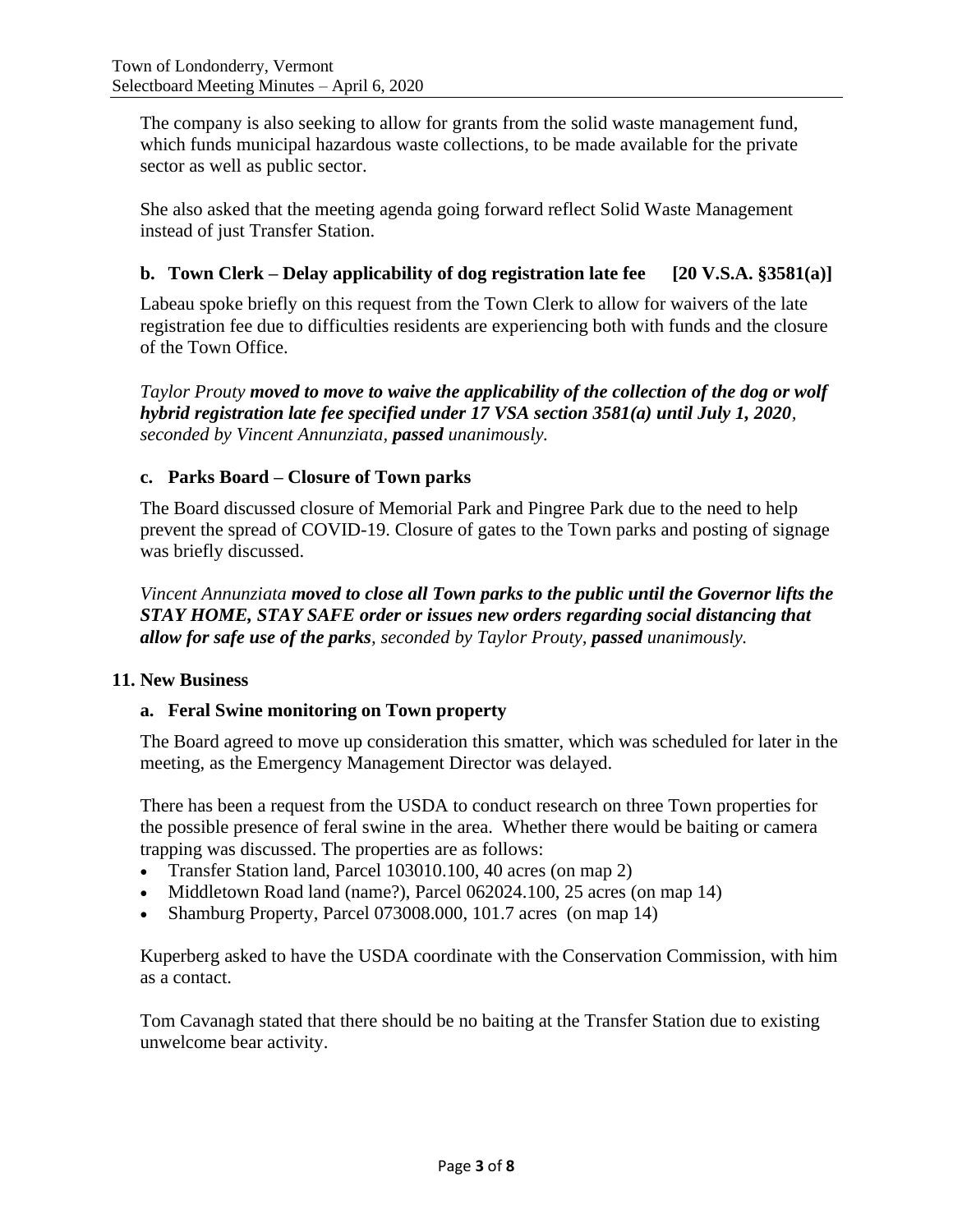It was agreed that the methods and manner in which the research would take place needs to be clarified before the Board can act on this request. O'Keefe will contact the USDA representative to get this information in time for the next Board meeting.

# **7. Town Officials Business**

# **d. Emergency Management Director – COVID-19 response updates**

Kevin Beattie briefed the Selectboard on COVID-19 response matters. H noted the effort to procure 10 gallons of hand sanitizer has been delayed but he's still working on it. And many in the area are making protective masks for first line responders, and efforts are underway to coordinate distribution to those needing them.

He noted an increase in calls received regarding people continuing to move into the area. He said he has looked into a few of these cases. His observation on compliance with the recommendation to wear masks in public is roughly 50-50, and he's working hard to get the word out on this important step to prevent further viral spread.

He noted that there is a burn ban now in effect, and the Forest Fire Warden is no longer issuing burn permits. It was noted that, in addition to the weather changing, it was important to ensure that emergency personnel were not being overtaxed or in unnecessary contact with others. Manchester and Chester are also banning burning at this time.

On closure of the parks, Beattie asked about signage for park closure.

He posed a question on what the Board members think about putting up signage at local stores on the need for the pubic to wear masks, subject to approval of the property owner. All Board members agreed that it was a very good idea, particularly at the grocery store.

## **8. Transfer Station**

## **a. Updates**

Cavanagh gave an update on the Transfer Station. He noted that all is well at the facility, with staff practicing good health and safety procedures, and mentioned that he had made a water tank for hand washing. He thanked the Vermont Butcher Shop for providing gloves to the facility for use by the staff. He suggested to visitors that they bring your own marker to mark your own punch cards.

## **9. Roads and Bridges**

## **a. Updates**

Josh Dryden noted the following usage for the month of March 2020:  $Salt - 119$  tons  $Sand - 231$  yards Vehicle Fuel  $-1,285$  gallons Heating fuel (gallons): Town Garage 100, Town Office 100, Town Office Generator 15, Transfer Station 0, Town Hall 0

He noted that the 2008 truck has a leak in the oil pan and is going for repairs early next week, and the 2020 vehicle goes in for electrical warranty repairs after its return.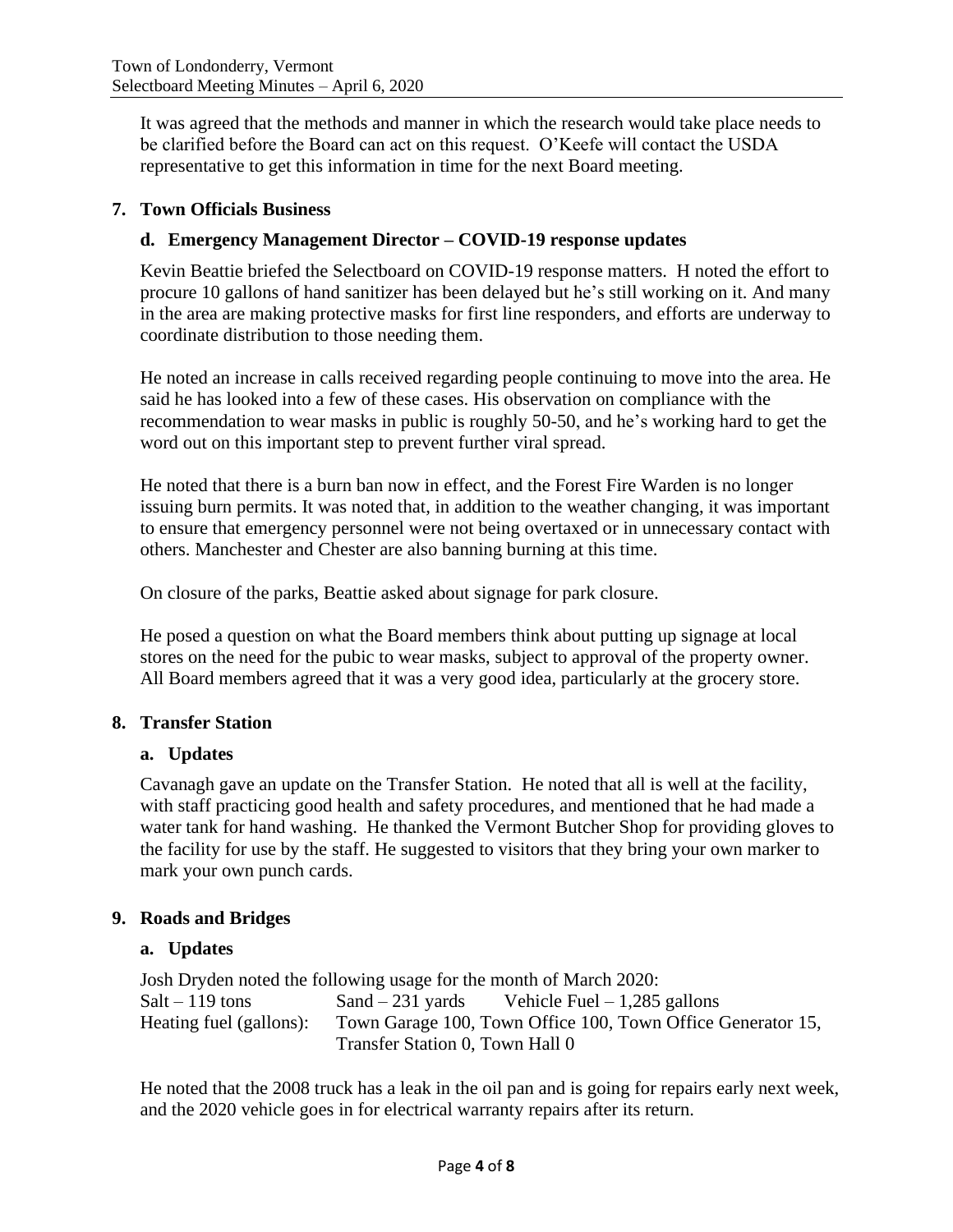He said that staff is practicing good health and safety protections, such as not sharing equipment, and wiping things down with disinfectant, trying to clean things often. Staff is trying to stay separate, and has flexed hours and days as appropriate.

He is getting a price on a new garage door at the Town Office shed after one of the trucks backed into it. The estimated cost is \$4,386. Labeau mentioned several budget lines where funds for this project could come from. O'Keefe suggested filing an insurance claim for this damage, but it was suggested that an insurance claim would not allow for a new type of overhead door being proposed. This expense was approved in the pay order earlier in the meeting.

Older vehicle damage to the salt shed was briefly discussed. Prouty will look at the damage and see if there is an immediate repair needs and report back to the Board.

# **b. Award contract for Derry Woods Road Culvert Project**

O'Keefe noted that the Town had gone out to bid for this box culvert project and received initial bids as follows:

- Hunter Excavating, Inc. \$274,033
- Neil H. Daniels, Inc., dba Daniels Construction \$296,983
- G & N Excavation, Inc.  $-$  \$351,150
- Champlain Construction Company, Inc. \$358,455
- Kubricky Construction Corporation \$432,447

He noted that due to the possibility of unstable subsurface conditions it was recommended by the Town's engineer to seek supplemental bids from the two low bidders for a squash culvert alternative, which were received as follows:

- Hunter Excavating, Inc. \$259,995
- Neil H. Daniels, Inc., dba Daniels Construction \$286,983

Road Foreman Dryden and Road Commissioner Prouty recommended accepting the low bid from Hunter Excavating, Inc., and stated that the company has a good reputation for high quality work.

*Taylor Prouty moved to accept the bid from Hunter Excavating in the amount of \$259,995 for the Derry Woods Road Culvert project (RFP #2020-01), to authorize a 5% contingency allowance, and to authorize the Town Administrator to execute all necessary documents to employ the contractor, including a construction contract after review by the Town Attorney, seconded by Tom Cavanagh, passed unanimously.*

O'Keefe will notify the bidders and work with the Town Attorney on the contract. This project is partly funded through a \$175,000 VTrans Structures Program grant.

## **c. Annual VTrans Certification of Compliance with Town Road & Bridge Standards and network Inventory**

This is an annual approval required by VTrans.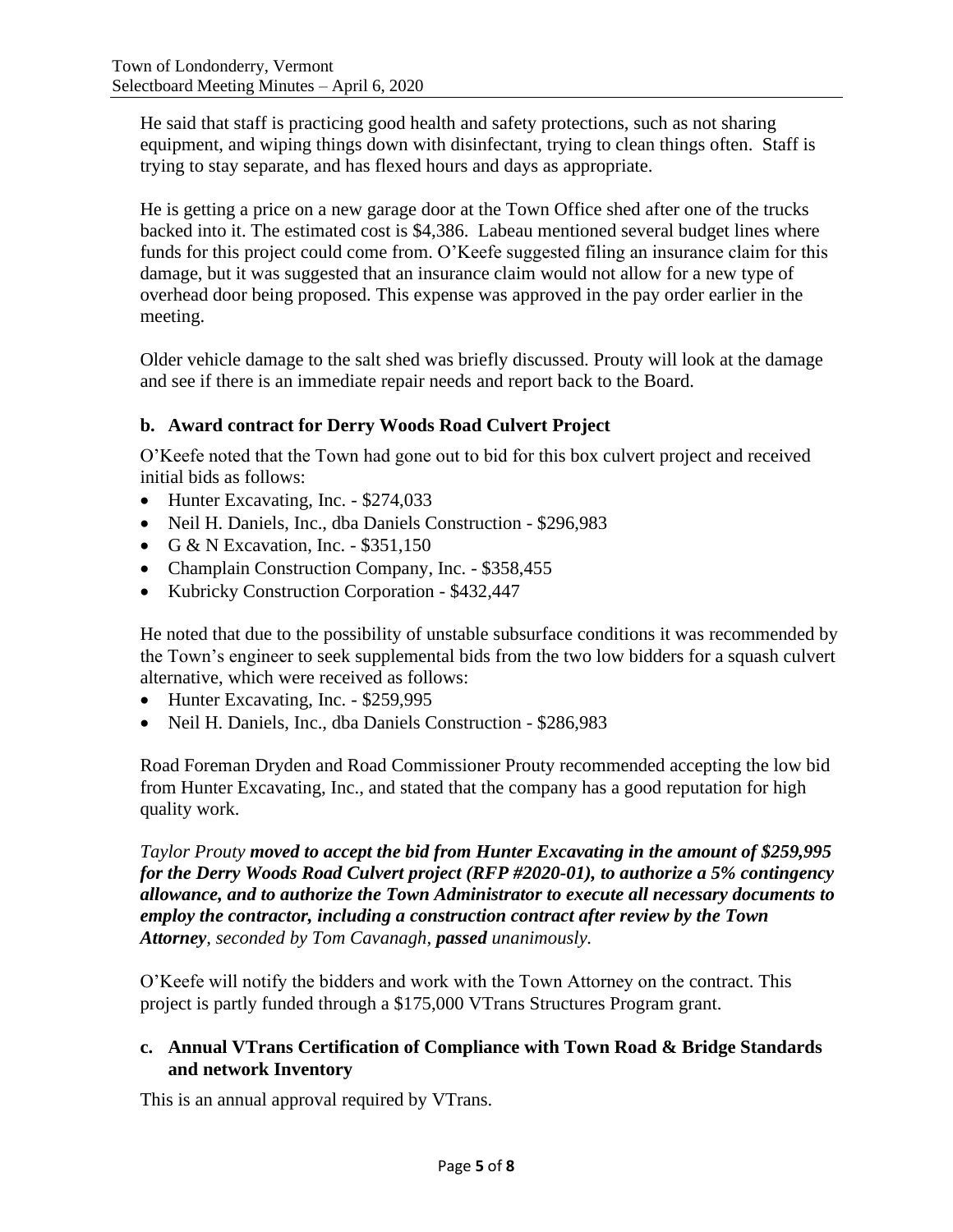*Taylor Prouty moved to approve the VTrans certification of Town Road and Bridge Standards and Network Inventory, seconded by Tom Cavanagh, passed unanimously.*

#### **d. Annual Town Highway Financial Plan certification [19 V.S.A. §306(j)**

This is also an annual approval required by VTrans.

*Taylor Prouty moved to adopt and authorize the Selectboard Chair to execute the annual financial plan for Town highways pursuant to 10 VSA Section 306(j), seconded by Vincent Annunziata, passed unanimously.*

#### **e. Consider application(s) for excess vehicle weight permits [23 V.S.A. §1400a]**

The Board reviewed and considered several overweight vehicle permit applications. O'Kefe recommended the Board authorize him to execute the permits due to difficulties with processing them remotely.

*Tom Cavanagh moved to approve excess weight permits for the following companies and authorize the Town Administrator to sign the application forms on behalf of the Town: St. Pierre, Inc.; P & L Trucking, Inc.; G.W. Tatro Construction, Inc.; Miller Construction, Inc.; and Crandall Logging, LLC*, *seconded by Vincent Annunziata, passed unanimously.*

#### **10. Old Business**

#### **a. Town Office generator – Discussion on connection to Town garage**

O'Keefe brought to the Board's attention estimates of cost related to the permitting and installation of connecting the Town garage to the Town Office generator, noting that the cost of permitting fees would be over \$1,000, and the estimate for cable, conduit and installation is between \$6,000 and \$7,000 even with the Town Crew doing the trenching work, for a total cost of approximately \$10,000.

Prouty noted that this installation cost is not off base in his experience. Mora added that it was important to note that the existing generator was designed for more load and that it is problematic to continue without adding load to it. Labeau added that the Town would save about \$140 per month on phone and internet service by way of connecting the facilities, which could help pay for the project over 6 years.

It was agreed that it was a good investment over time to have the Town Garage connected to the generator. O'Keefe noted that he will work with the Town's electrician on putting the project out to bid and will bring it back to the Bord for consideration. He also noted that he may have to come back to the Board for approval of any cost overrun for the wetlands permitting if there is any.

#### **11. New Business**

#### **b. Feral Swine monitoring on Town property**

This matter was discussed earlier in the meeting.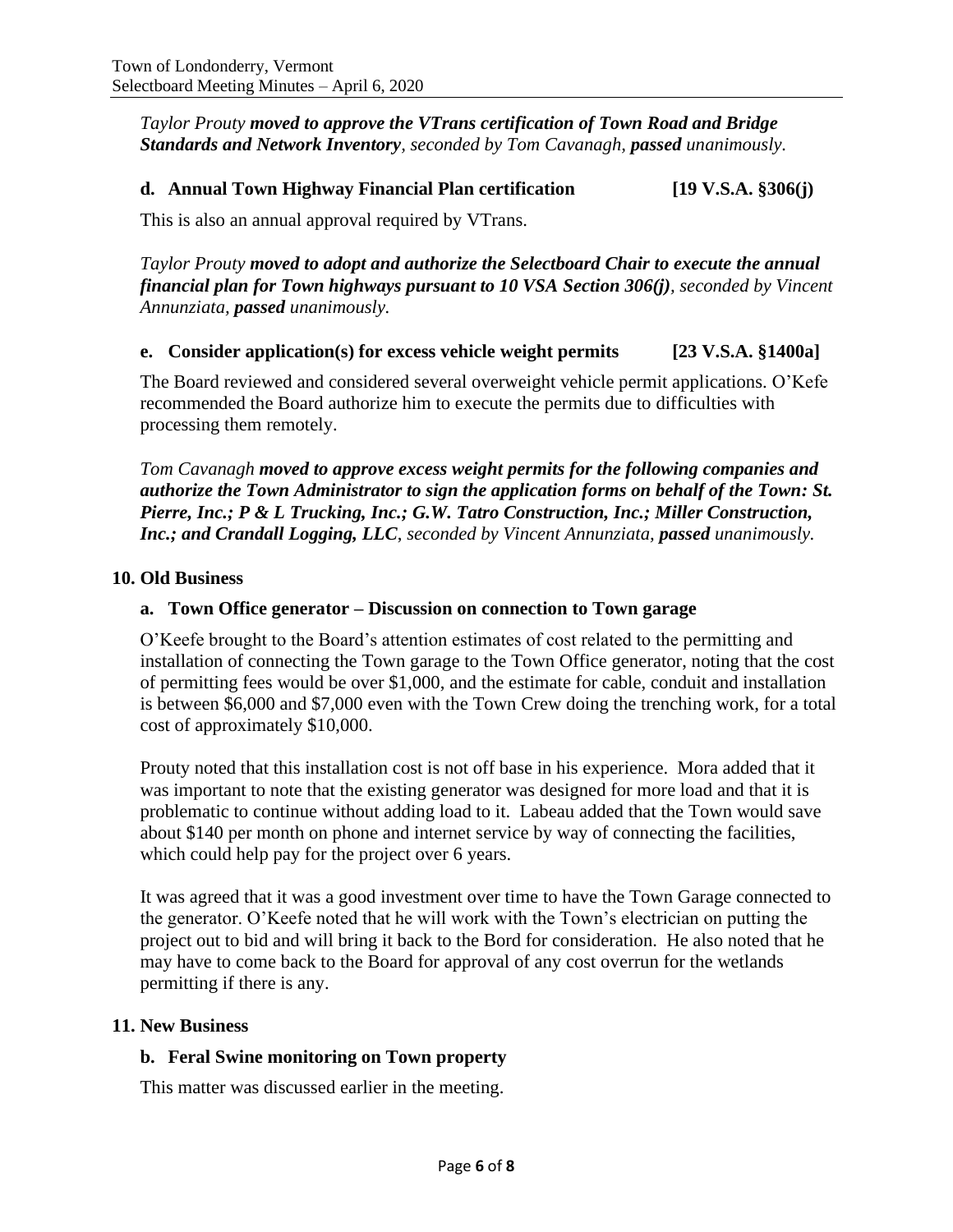#### **c. Discuss budget matters**

Mora brought up this matter due potential financial impacts on residents and businesses due to efforts to avoid the spread of COVID-19, and while taxes are not due until October, she wants the Town to be prepared to cut the budget, or make other financial arrangements. Labeau shared a preliminary set of budget cuts for FY2020 totaling about \$200,000, including elimination of paving.

Prouty mentioned that some State-funded projects that the Town is working on are on hold due at this time due to executive actions.

Kelly Pajala noted that the date for filing homestead exemptions has been pushed out and staff will be months behind schedule due to this. This will likely impact the schedule for sending out tax bills.

She added that the municipal tax year will be significantly impacted, and deadlines will be changed, as will State revenues, so it's going to be hard to do much financial planning with all the uncertainty.

She asked that all departments and Board members look at budgets for potential reductions. Labeau will send out her first budget cut out.

Prouty floated the idea of an alternate grievance process for tax payment timeframe.

Pajala and Labeau noted that the tax payment deadline won't change, but due to the homestead exemption timeframe change there will be several rounds of tax billing. The Board may have the option of waiving delinquent penalties but not the interest on delinquent taxes, and should consider this in the future. Pajala stated that there may be some guidance from the State or statutory changes to deal with these issues.

Mora stated that the Town should be prepared to take extreme measures to address the issues facing it now, as this is a once in a lifetime set of circumstances it is facing.

Fleming offered to be of assistance to Labeau due to his proximity to the Town Office.

#### **d. Executive Session - Possible disciplinary or dismissal action against a public officer or employee, per 1 V.S.A. §313(a)(4)**

Upon request of Esther Fishman it was agreed by the Chair to amend the agenda by reversing the order of the scheduled executive sessions.

*Taylor Prouty moved to enter executive session to discuss possible dismissal action against a public employee pursuant to Title 1, Section 313(a)(4), to include Shane O'Keefe and Esther Fishman, seconded by Tom Cavanagh, passed unanimously.*

The Board entered in executive session at 7:22 PM.

The Board came out of executive session at 7:26 PM.